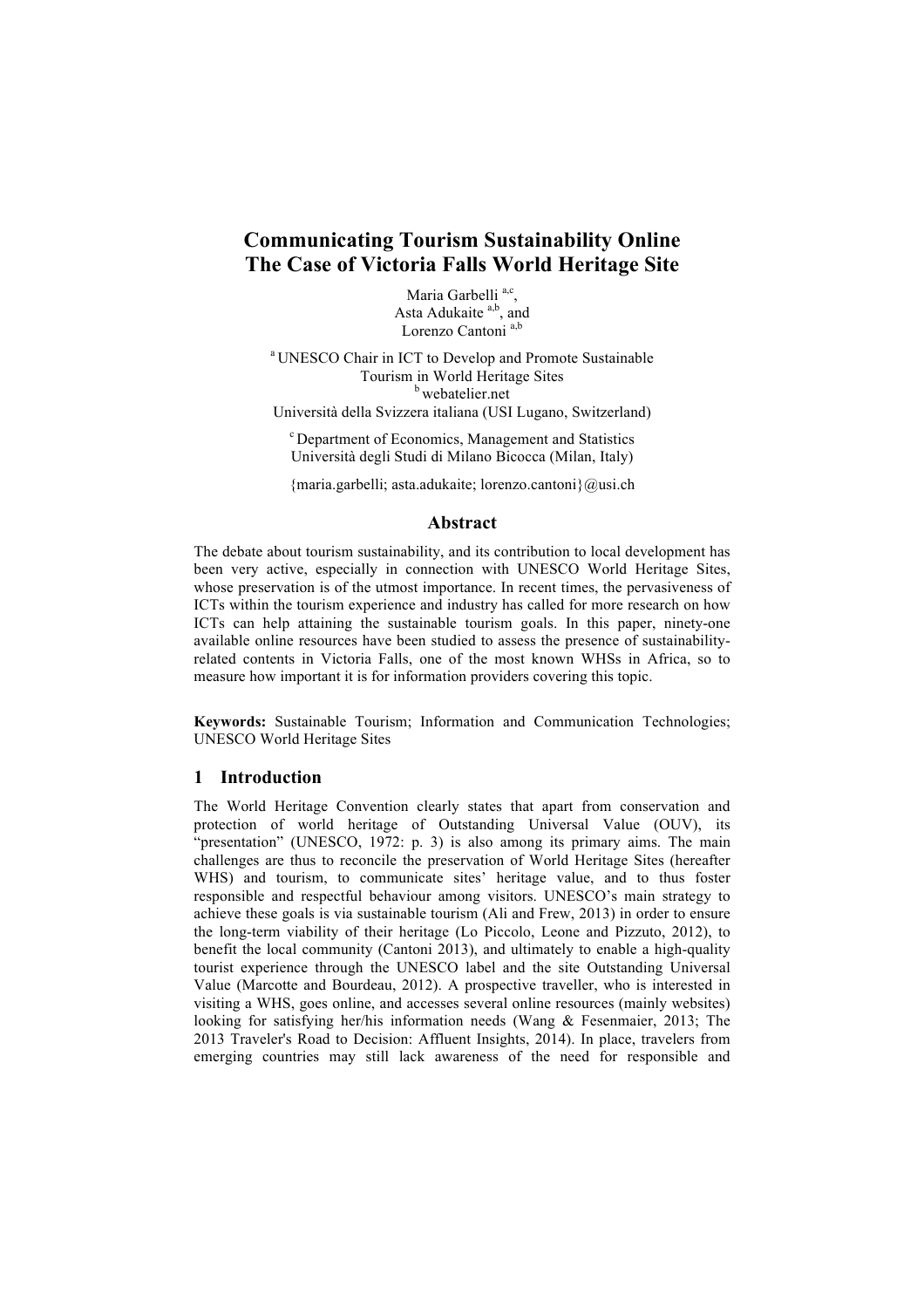sustainable tourism behavior (Weaver, 2012): environmental problems in the tourism industry could be further aggravated due to travelers from these emerging markets.

## **2 Methodology**

Two main research questions have guided this protocol: *People willing to visit a WHS, and visiting tourism-related websites…*

- RQ1 *… are they likely to be informed about the fact that such falls are enlisted among the WHSs?*
	- § RQ1a: do relevant websites offer the piece of information that Victoria Falls is a World Heritage Site?
	- § RQ1b: in case they provide it, are the reasons for such enlisting further explained and elaborated upon?
- RQ2 *… are they likely to be informed about issues related with sustainable tourism at that destination?*
	- § RQ2a: do relevant websites mention the issue of "sustainability", naming it explicitly?
- § RQ2b: in case they do not mention it, do they anyway cover issues related with sustainable tourism?

To answer those questions a relevant WHS has been identified in Victoria Falls (VF), a trans-boundary property located between Zambia and Zimbabwe (Livingstone District of Southern Province of the Republic of Zambia and Hwange District of Matabeleland North Province of Zimbabwe). The site is rounded by two natural parks (Victoria Falls National Park in the Zimbabwean side, and Mosi-oa-Tunya National Park in the Zambian side) in a poor economic area, but the uniqueness of the place has attracted national and international investors and produced economic development around the site.

To define the relevant corpus of websites, several queries on the most used search engines (google.com, bing.com) have been performed, with the following keywords: Zambia, Zimbabwe, Livingstone Victoria Falls, accommodation, lodge, bed and breakfast, hotel, national park, information, travel, world heritage site (all queries have been performed from Lugano, Switzerland, in the period June-August 2014). Links provided in the first two pages have been considered for inclusion. Further sources have been directly used to integrate the corpus of relevant online resources: the two national DMOs and tripadvisor.com, in order to find the names of hotels in the area (whose names have then been entered in google.com to check the availability of a related website); and iTunesStore, in order to check the availability of ad-hoc mobile apps.

After removing all duplicates, a final sample of 91 online resources has been identified and, then, classified in five categories (moving from the suggestion by Strickland-Munro, Allison and Moore (2010) (Table 1). Then, a content analysis of such online resources have been performed. While assessing the presence of a clear info about VF being a WHS (RQ1a); the presence of further info about the reasons why it has been enlisted among WHSs (RQ1b), and the use of the very term "sustainability" (RQ2a) is quite a straightforward task, answering RQ2b required much more efforts.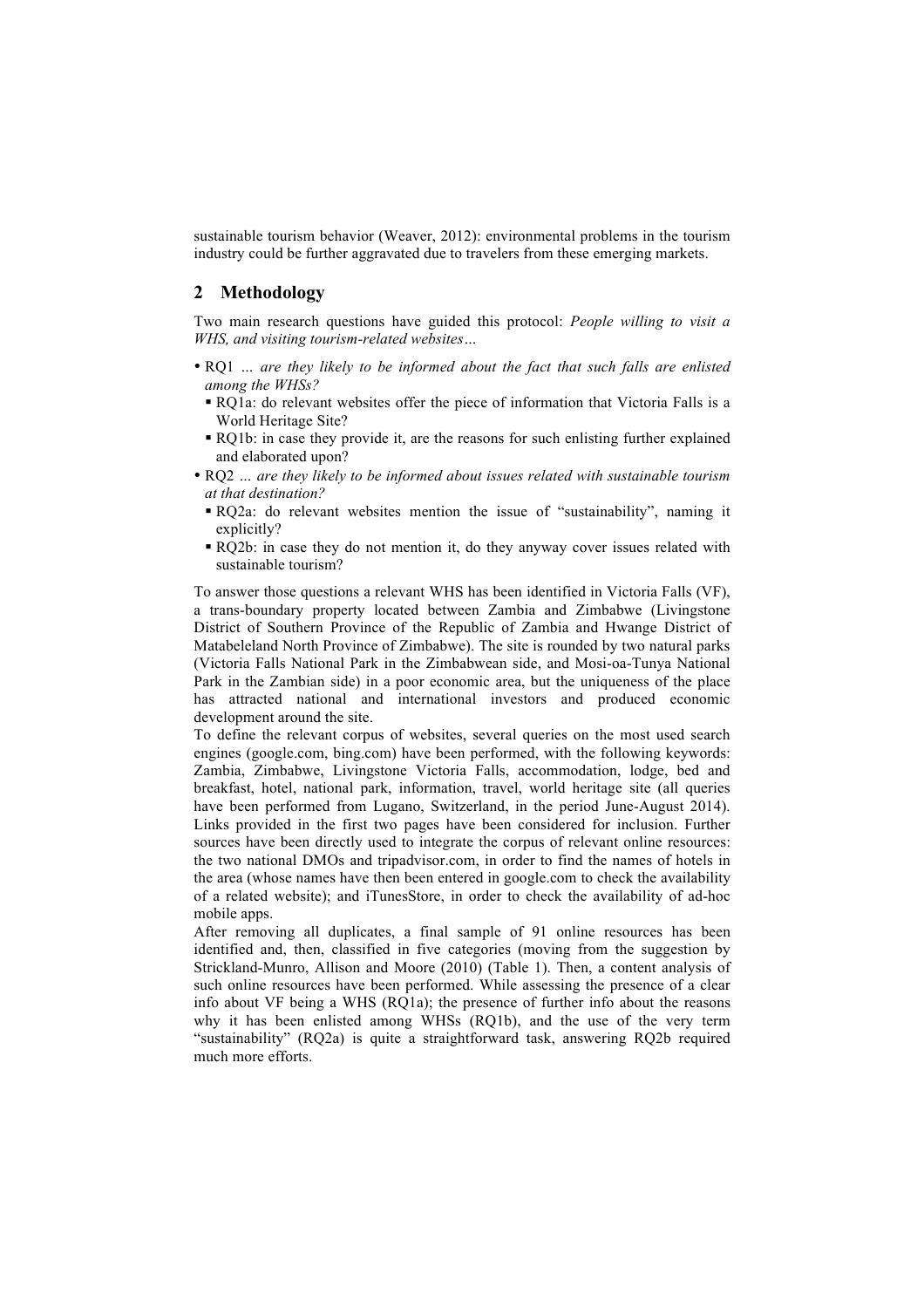Table 1 presents data to answer RQ1; moving to the second RQ, results are presented in Table 2. To answer it, the Sustainable Tourism for Development Guidebook (UNWTO, 2013b) framework has been applied, through its five pillars to be considered for the evaluation of tourism performance: (1) tourism policy and governance; (2) economic performance, investment and competitiveness; (3) employment, decent work and human capital; (4) poverty reduction and social inclusion; and (5) sustainability of the natural and cultural environment. For each pillar, several sub-pillars have been defined, to assess if the corresponding relevant topics are covered by the online resources.

The first pillar is rarely tackled, which is quite understandable, due to the fact that our analysis is based on dedicated Public Authorities and businesses.

*Pillar two* recognizes the relevance of tourists through investments, commitment and quality and diversity of the product offered: all hospitality players do present contents related with such issue; almost all mobile apps (83.3%), several tour operators (38.5), and one DMO do tackle related issues.

*Pillar three* here deals with the treatment reserved to the own workers: this topic is rarely covered; in 50% of the cases where the topic is directly touched are by Zambian hospitality players.

*Pillar four* here refers to teaching/education initiatives, orphan care, and other relevant community volunteering projects, and it is definitely relevant for Public Authorities (60%), followed by DMOs (41.7%), and Tour Operators (15.4%). 60% of Zambian hospitality players do cover it, compared to only 9% of the Zimbabwean ones. Neither Mobile apps nor Magazines and Newspapers touch this issue.

*Pillar five* (conservation projects and volunteering) is quite present, especially when it comes to the natural environment (only a few DMOs and some hospitality players do touch also the cultural environment protection). All Public Authorities and National Parks provide contents about this area, along with Newspapers and Magazines. However, only a few businesses address these issues: DMOs (33.3%), Tour operators (23.1%), and Hospitality players (26.9%), for this the last category it can be noted again a substantial difference between the Zimbabweans (13.6%) and the Zambians  $(36.7\%)$ .

#### **3 Discussion and Conclusion**

The analysis conducted taking the perspective of a person navigating online to collect information on a possible travel to the VF has been able to answer all research questions. In Summarizing, people willing to visit VF, and visiting tourism-related websites…

• *RQ1 … are they likely to be informed about the fact that such falls are enlisted among the WHSs?*

o No: there are just a few mentionings of the fact that VF is a WHS.

o 23.0% of main relevant resources do state it (RQ1a), and even less resources (5.5%) do further elaborate such information (RQ1b).

• *RQ2 … are they likely to be informed about issues related with sustainable tourism at that destination?*

o No: their attention is likely not to be drawn to such issues, at least explicitly.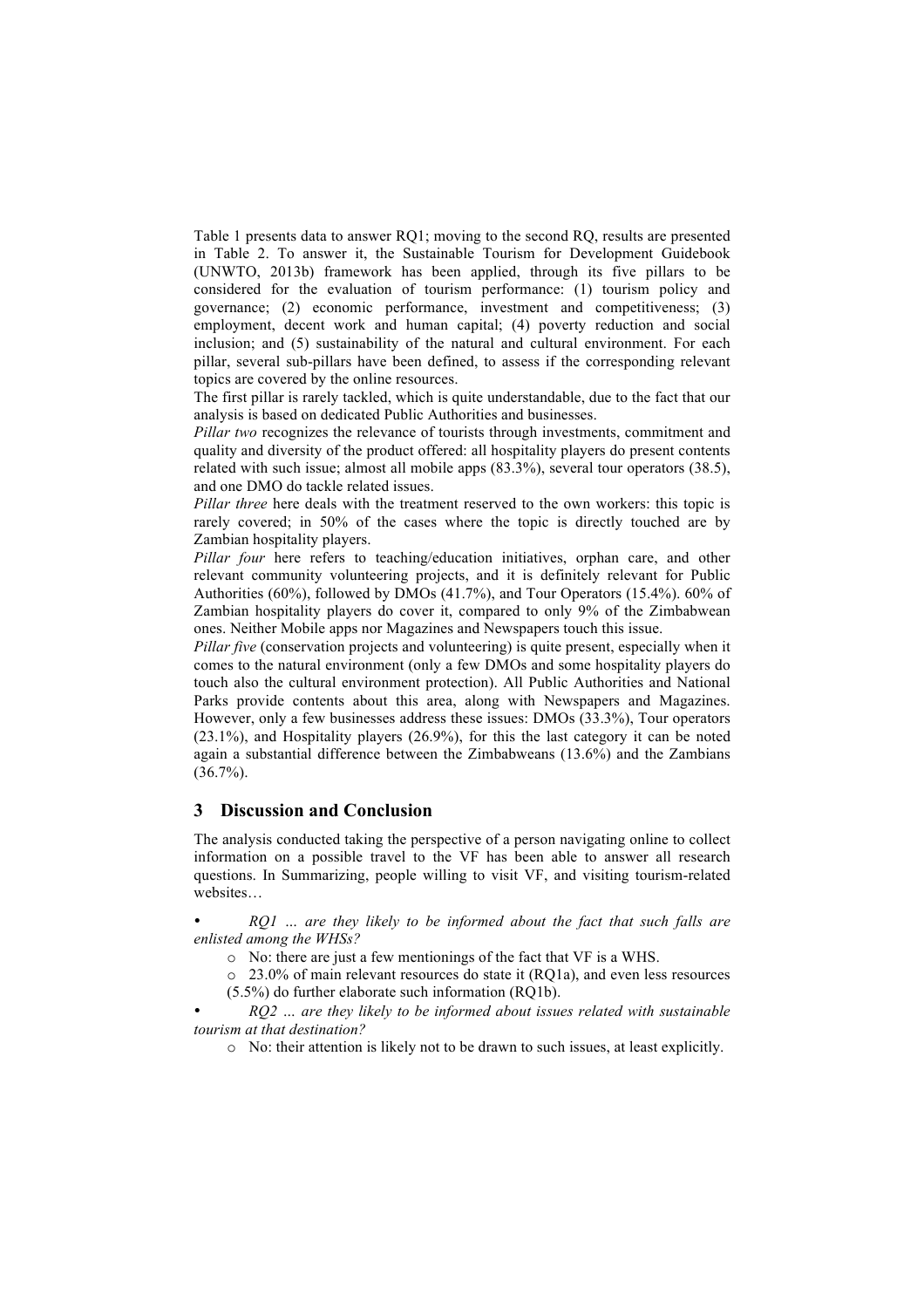$\circ$  In fact, only in very few cases (6.6%) the sustainability issue is named explicitly (RQ2a); one can find many more resources tackling topics relevant for sustainable tourism, with a particular attention to Poverty reduction & social inclusion, and to Sustainability of the natural  $\&$  cultural environment (RQ2b).

Results show that in the case of Victoria Falls, there is room for improving the online communication of both the value recognised by the inscription in the UNESCO, as well as of the closely connected sustainable tourism issue, and of its several facets. Online communication might improve the likability of prospective travellers to be made aware of such issues, to learn (informally) about the several implications of being a WHS, and to be (somehow) educated to behave in a sustainable and responsible manner in case of visit.

Results show also that different approaches can be noted when it comes to online communication of hospitality players in Zambia and in Zimbabwe: the former ones appear to be definitely more interested in sharing information about WHS and sustainable tourism than the others.

|                    |  | <b>Table 1.</b> Explicit mentions of the fact that Victoria Falls is a WHS (percentages refer |  |  |  |  |  |  |  |  |  |
|--------------------|--|-----------------------------------------------------------------------------------------------|--|--|--|--|--|--|--|--|--|
| to each category). |  |                                                                                               |  |  |  |  |  |  |  |  |  |

|                            | Relevant<br>resources | $\frac{0}{0}$ | $# - \%$ of<br>resources<br>explicitly<br>stating it | $# - \%$ of<br>resources<br>further<br>elaborating<br>it |
|----------------------------|-----------------------|---------------|------------------------------------------------------|----------------------------------------------------------|
| <b>Public Authorities</b>  | 5                     | 5.5           |                                                      |                                                          |
| <b>National parks</b>      |                       | 1.1           | $1 - 100.0$                                          | $1 - 100.0\%$                                            |
| <b>DMOs</b>                | 12                    | 13.2          | $5 - 41.7$                                           | $1 - 8.3\%$                                              |
| <b>Tour Operators</b>      | 13                    | 14.3          | $6 - 46.0$                                           |                                                          |
| <b>Hospitality players</b> | 52                    | 57.1          | $3 - 5.8$                                            |                                                          |
| <b>Mobile Apps</b>         | 6                     | 6.6           | $4 - 66.7$                                           | $1 - 16.7\%$                                             |
| Newspapers / magazines     | $\overline{c}$        | 2.2           | $2 - 100.0$                                          | $2 - 100.0\%$                                            |
| TOTAL                      | 91                    | 100.0         | $21 - 23.0\%$                                        | $5 - 5.5\%$                                              |

Table 2. Use of the very term "sustainability" within the analysed online resources, and coverage of issues relevant for tourism sustainability.

|                           |                          |                                                                     | <b>UNWTO Book on Sustainability 2013</b>           |                                                               |                                                               |                                                          |                                                                            |  |  |  |
|---------------------------|--------------------------|---------------------------------------------------------------------|----------------------------------------------------|---------------------------------------------------------------|---------------------------------------------------------------|----------------------------------------------------------|----------------------------------------------------------------------------|--|--|--|
|                           | #<br>on-<br>line<br>res. | $# - \%$<br>resources<br>using the<br>term<br>"sustain-<br>ability" | <b>Tourism</b><br>policy<br>and<br>govern-<br>ance | Economic<br>perform-<br>ance, invest,<br>competi-<br>tiveness | <b>Employ-</b><br>ment<br>decent<br>work,<br>human<br>capital | <b>Poverty</b><br>reductio<br>n &<br>social<br>inclusion | Sustain-<br>ability of<br>the<br>natural &<br>cultural<br>environ-<br>ment |  |  |  |
| Public<br>Authoritie<br>s |                          | $5 3 - 60.0\% $                                                     |                                                    |                                                               |                                                               |                                                          | $- 2 - 40.0\% 3 - 60.0\% 5 - 100.0\% $                                     |  |  |  |
| <b>National</b><br>parks  |                          |                                                                     |                                                    |                                                               |                                                               |                                                          | $1 - 100.0\%$                                                              |  |  |  |